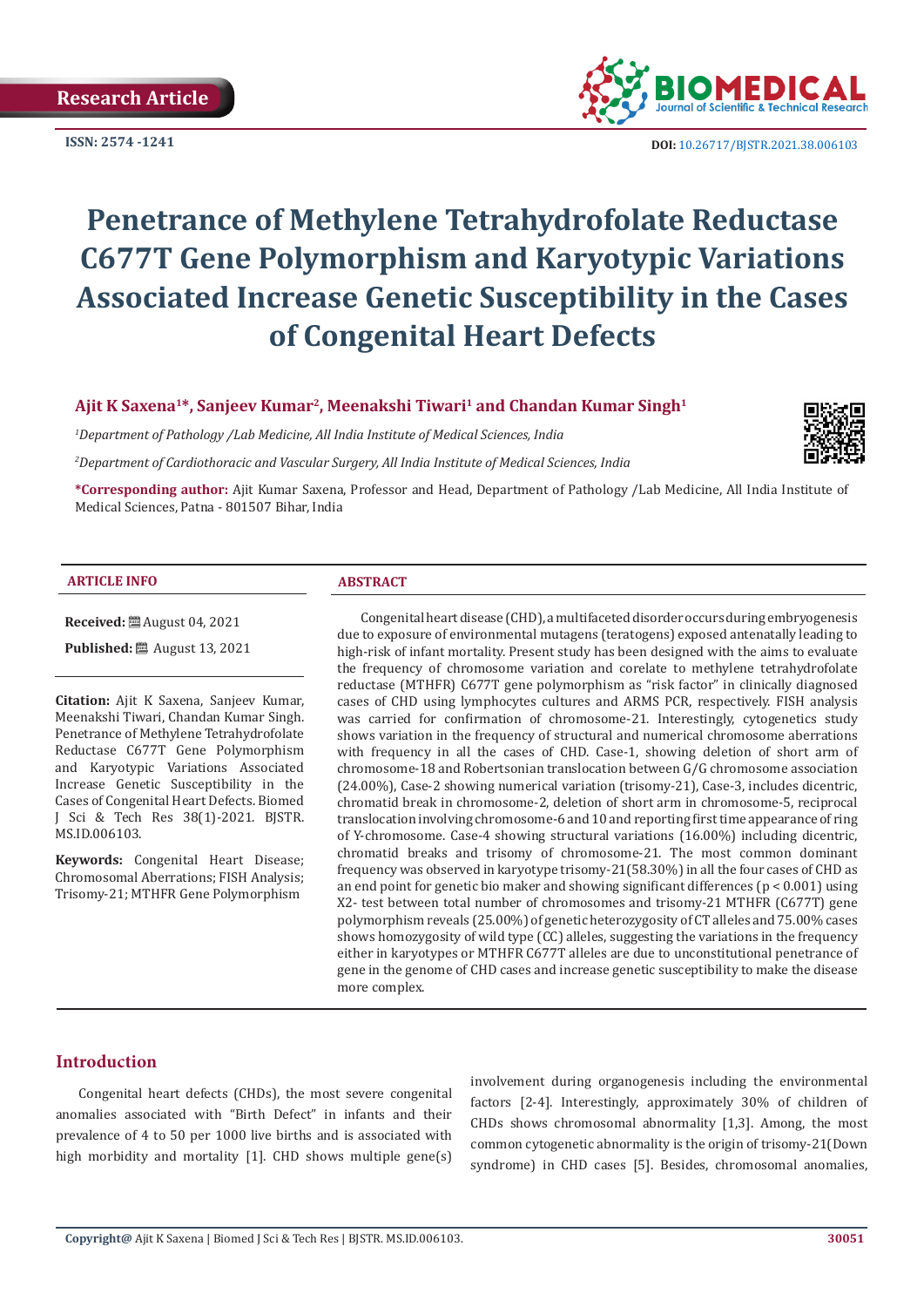role of 5,10-methylenetetrahydrofolate reductase (MTHFR) gene polymorphism associated DNA methylation has also been observed earlier in CHD cases [6-11].

In human, MTHFR gene is thermolabile in nature and present on chromosome 1p3 6.3. The polymorphic variation of C677T allele (rs1801133) , the missense (point) mutation is responsible for the reduction enzymatic activity (30% - 70%) followed by increase "risk factor" in the variety of disease in heterozygous condition other than CHDs, such as neural tube defects (NTD), mental retardation, miscarriage and cancers [12-17]. Only few studies have been demonstrated regarding variations of MTHFR allele in CHD cases in Indian population [18,19]. Therefore, the present study has been designed to evaluate the frequency of karyotypic variations in individual case and try to find out their correlation with penetrance of MTHFR C677T gene polymorphism as "risk factor" in CHDs cases to confirm the hypothesis that congenital anomalies are polygenic in nature.

# **Material and Methods**

Blood samples (1.0 ml) were obtained in sterile heparinised vials from all the cases of CHD (n=4) and their respective controls of the same age group after clinical diagnosis from the OPD of Cardiothoracic and Vascular Surgery (CTVS) Department and referred to Human Molecular Cytogenetic Laboratory of the Department of Pathology / Lab Medicine to evaluate the causative genetic risk factors, after clearance form Institute Ethical Committee (IEC), All India Institute of Medical Sciences, Patna.

# **Cytogenetics Study**

Lymphocytes cultures were set up in the media (RPMI 1640) supplemented with foetal calf serum (5%), Phytohaemagglutinin-M and antibiotic (penicillin & streptomycin) for  $72$ hrs in CO $_2$  incubator at 37°C under sterile conditions. Harvesting was performed after adding colchicine (10 ul) in the cultures to arrest mitosis. Prewarmed KCL (0.056%) solution was used as hypotonic, and cells were fixed in acetic acid and methanol (1:3) as detailed procedure is illustrated earlier by Saxena et al in 2020. Giemsa stain was used for staining and GTG banding was performed after using (0.001%) trypsin in PBS buffer (pH 7.4) and karyotyping was performed according to the ISCN (2016) [20] using applied spectral imaging software (Genesis, USA).

# **Fluorescence in-situ Hybridization (FISH).**

FISH analysis was carried out for the study of D21S65 specific region for chromosome-21 in both interphase and metaphases plates after using probe LSI 21 spectrum orange having region 21q22.13-q22.2 of 220 kb, obtained from Abbott-Vysis, Inc. (USA). Chromosome - 21 was identified by green signal and nuclear DNA was labelled with DAPI as counter stain (Blue).

#### **SNP Analysis of MTHFR C677T Alleles**

MTHFR C677T gene polymorphism was carried out by RT RT-PCR (Bio Red, USA) using Syber green as fluorescence dye, procedure published earlier by our research group21. Genomic DNA were isolated using Promega DNA isolation Kit (USA) using manufacturer protocol and quantified using Nanodrop spectrophotometer (Thermo scientific, USA). The samples were stored at  $-20^{\circ}$  C till the PCR reaction was performed. MTHFR 677CT primers were designed for tetra plex RT PCR assay ([http://](http://cedar.genetics.soton.ac.uk/public_html/primer1.html) [cedar.genetics.soton.ac.uk/public\\_html/primer1.html](http://cedar.genetics.soton.ac.uk/public_html/primer1.html)) and BLAST program at <http://www.ncbi.nlm.nih.gov/blast> to determine the specificity of the primers. To increase the specificity of the reaction a mismatch at the 2 positions of the 3' end both the allele-specific primers were selected and confirmed by software. The selection of the primers was based on the amplicons 'Tm' values and following primers used in present study:

MTHFR-T,5'–GCACTTGAAGGAGAAGGTGTCTGCGGGCGT-3'.

MTHFR-C-polyG,5'-GGCGGGCGGCCGGGAAAAGCTGCGTGATGAT GAAATAGG-3'.

MTHFR-cf,5'-TGTCATCCCTATTGGCAGGTTACCCCAAA-3'.

MTHFR-cr,5'- CCATGTCGGTGCATGCCTTCACAAAG-3'.

To obtain amplicons with distinct melting points, 'Tm' values were calculated using known software ([http://eu.idtdna.com/](http://eu.idtdna.com/analyzer/Applications/OligoAnalyzer/) [analyzer/Applications/OligoAnalyzer/\)](http://eu.idtdna.com/analyzer/Applications/OligoAnalyzer/). We have plan to select these primer ARMS PCR based on "Tm" analysis, part of plan of our interest to detect SNP of mutant of MTHFR allele(s), same PCR product was further confirmed by agarose gel (2.0%) electrophoresis and bands were visualized and characterized after ethidium bromide staining on Gel Doc system.

Simple procedure includes a total volume of 20 µl containing 10 µl of SYBR Green PCR Master Mix, 1 µl of each primer per reaction, 40 ng of genomic DNA, and distilled water was taken to perform RT-PCR. The PCR protocol on the light cycler included an initial denaturation step (95 0C for 7 min) was followed by amplification and quantification steps repeated for 30–40 cycles (95°C for 10 s,  $60^{\circ}$ C for 10 s, 72 $^{\circ}$ C for 20 s), with a single fluorescence measurement at the end of the elongation step at 72<sup>°</sup>C, reaction was terminated by cooling to  $40^{\circ}$ C. Melting curves were constructed by lowering the temperature to  $65^{\circ}$ C and later increasing the temperature by  $0.2^{\circ}$ C/s to 98°C to measuring the change in fluorescence consistently. Tm values were assigned to develop plot generated by the RT-PCR of the negative derivation of fluorescence versus temperature (dF/ dT) of the melting curve for amplification products measured at 530 nm.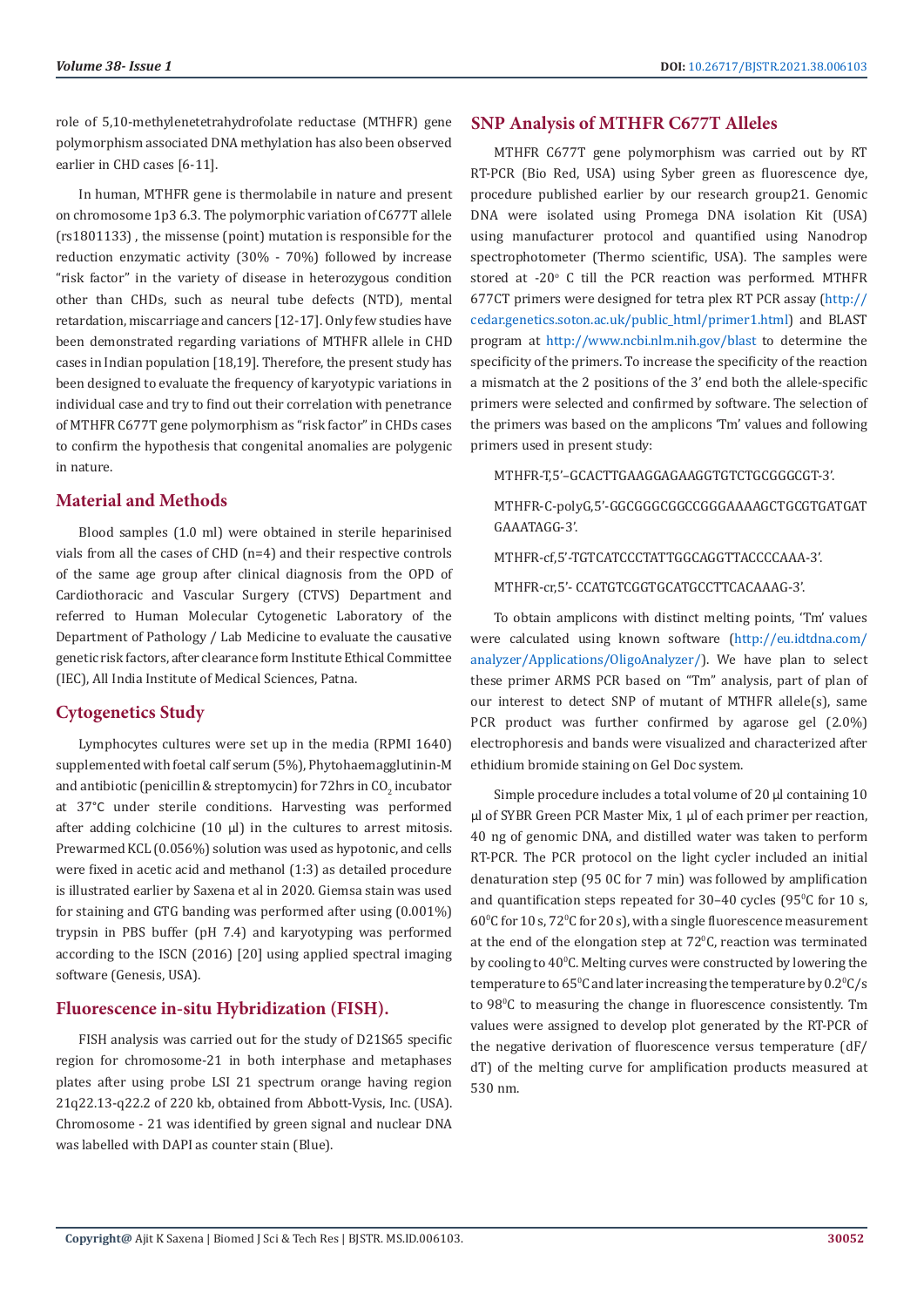## **Statistical Analysis**

Chi square (X2) test was used to find to calculate p value and level of significance (p=value) between normal and abnormal cells during analysis of karyotypes in individual case of CHDs.

## **Results**

Cytogenetics analysis in CHD cases were performed for developing karyotypes individual to find end point according to ISCN 2016. The cytogenetic findings include a spectrum of GTG karyotypes showing large number of structural and numerical variations in individual cases of CHDs with brief history. The detail findings of numerical as well as structural variations (% frequency) in individual cases were documented in Table 1.

#### **Case-I**

Three months old male child, clinically diagnosed CHD based on findings of ECHO cardiogram with AV+VA concordance and RA/ RV mildly enlarged. The cytogenetic study showing dominantly of 47 XY+21, confirmed down syndrome with the frequency of 58.3%. Other trisomy identified were 47 XY +20 karyotype (4.16%), 47 XY+18 (4.16%), 47 XY +22 (4.16%), 47 XY +9 (4.16%), 47 XY+8 (4.16%), 47XY+11 4.16%); 45 XY -11 (4.16%).

**Table 1:** Structural and numerical variation of chromosomes and their (%) frequency in individual cases of Congenital Heart Defects.

| S.No; | <b>Karyotypes</b> | Number of aberrations & their (%) frequency |                 |                   |                  |
|-------|-------------------|---------------------------------------------|-----------------|-------------------|------------------|
|       |                   | Case-I $(n=24)$                             | Case-II $(n=8)$ | Case-III $(n=13)$ | Case-IV $(n=12)$ |
|       | $47, XY/XX, +21/$ | 14 (58.30%)                                 | $4(50.00\%)$    | 2 (15.30%)        | $\Omega$         |
| 2     | $47, XY, +20$     | $1(4.16\%)$                                 | $\Omega$        |                   | $\Omega$         |
| 3     | $47, XY, +18$     | $1(4.16\%)$                                 | $\Omega$        | $\overline{0}$    | 3 (25.00%)       |
| 4     | $47, XY, +22$     | $1(4.16\%)$                                 | $\mathbf{0}$    | $\mathbf{0}$      | $\mathbf{0}$     |
| 5     | $47, XY, +8$      | $1(4.16\%)$                                 | $\Omega$        | $\Omega$          | $\Omega$         |
| 6     | $47, XY, +9$      | $1(4.16\%)$                                 | $\Omega$        | $\overline{0}$    | $\Omega$         |
| 7     | $47, XY, +12$     | $\theta$                                    | $\Omega$        | $1(7.69\%)$       | $\mathbf{0}$     |
| 8     | $47, XY + 14$     | $\theta$                                    | $\Omega$        | 0                 | $1(8.30\%)$      |
| 9     | $47, XX, +11$     | $1(4.16\%)$                                 | $1(12.5\%)$     | $\mathbf{0}$      | $\Omega$         |
| 10    | 47, XY, -11       | $1(4.16\%)$                                 | $\Omega$        | 0                 | $1(8.30\%)$      |
| 11    | 45, XY, -22       | $\mathbf{0}$                                | $\Omega$        | $\Omega$          | $\Omega$         |
| 12    | 45, XY, -17       | $\theta$                                    | $\Omega$        | $\mathbf{0}$      | $1(8.30\%)$      |

#### **Case-II**

The one and half month-old, female child presented with CHD with clinical features including abnormal echocardiogram showing VSD (having thickness of 0.5 cm) with clinical features of Down's syndrome The frequency of numerical variations having trisomy - 21 (47 XX+21) were 50% and 47 XX+11 was 12.5%.

#### **Case-III**

This case includes male, age two year and one month have AV malformations with multiple venous malformations in chest and abdominal wall with significant fatty components and diffusely infiltrated muscles (angiography). Karyotypes shows 15% of cells with trisomy - 21 (47 XY+21) while trisomy -12 (47 XY+12) is 7.7%. In this case the structural chromosomal abnormities are dominant and shows more than 30%, such as chromatid breaks of chromosome - 2 (2p) and chromosome 10 (10q) and formation of ring of Y chromosome. Besides these structural abnormalities one metaphase showed centromere breakage (> 60%) in chromosomes.

#### **Case-IV**

(P-593), Clinically diagnose on the bases of echocardiogram showing Situs Solitus, AV/VA concordance, Chamber size normal, valves normal. Cytogenetics findings includes 47 XY +18 (25%); 47XY+14 (8.3%), 45 XY-11 (8.3 %) and 45XY -17 (8.3%). Structural aberrations showing more than 8% chromatid breaks involving chromosome 1(1p23).

The variations in the frequency of chromosomes due to different clinical conditions and severity of disease. Interestingly, numerical variations and their frequency are predominantly dominated in all the cases of CHD including in the karyotypes of trisomy-21, 18, and monosomy of chromosome -11, a representative karyotype showing trisomy-21 is shown (Figure 1A). Simultaneously, structural chromosomal aberrations including chromatid breaks in chromosome -1(-1q) and 2 (-2p), besides this formation of Y-ring chromosome and centromeric breakage were the striking feature in two cases of CHD with frequency > 8% to 30%, respectively. The numerical chromosomal variations were observed in all the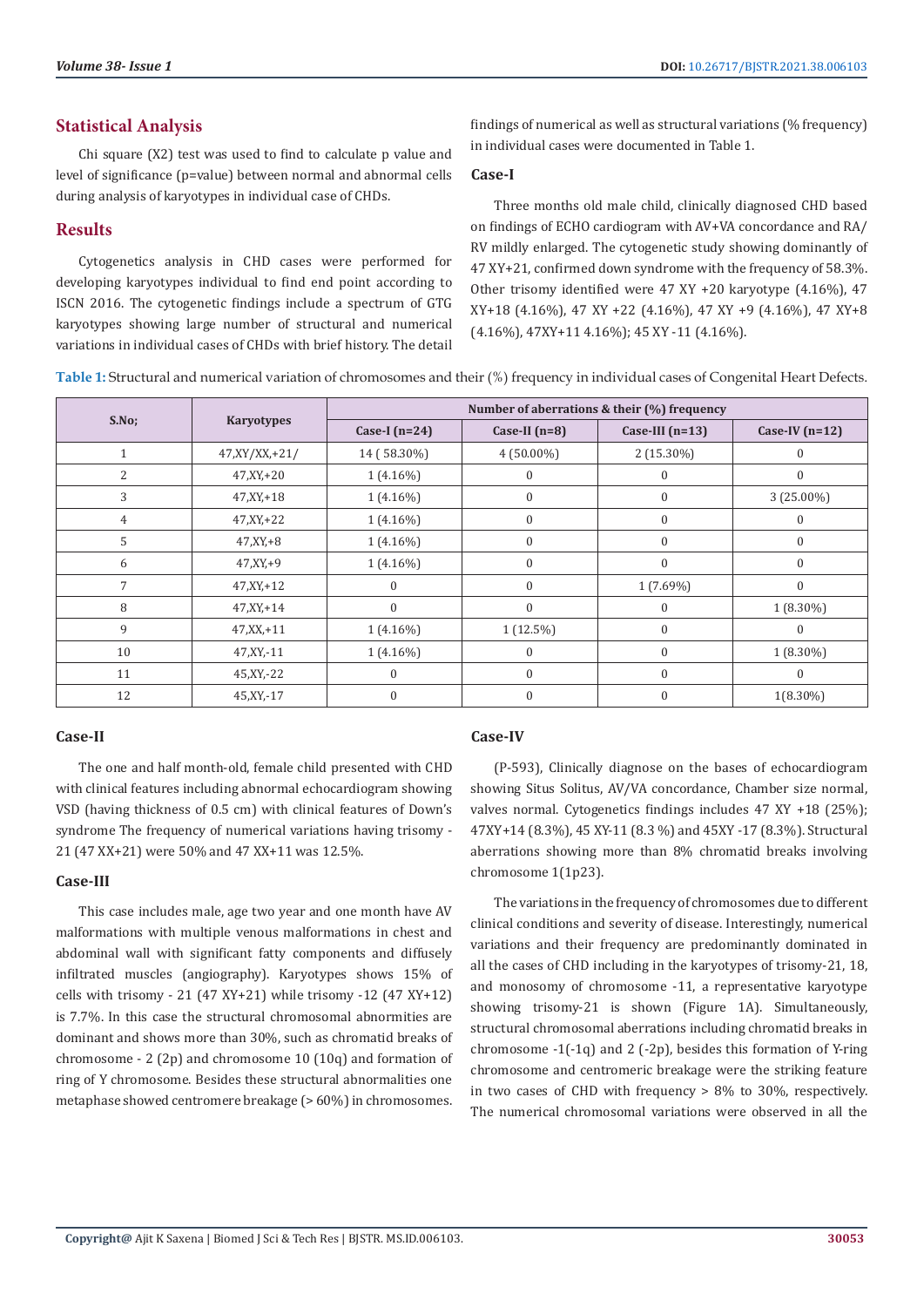four cases with maximum frequency (58.30%) were observed in karyotypes 47, XY + trisomy 21. The extra copy of chromosome-21 was further confirmed by FISH analysis using specific probe LSI 21 spectrum orange having region 21q22.13-q22.2 of 220 kb as shown in Figure 1B. Interestingly, only one case showing lack of trisomy - 21, but extra copy of chromosome -18, 14 (trisomy) was observe with monosomy of chromosome -11, 17, respectively.

Single nucleotide polymorphism (SNP) of MTHFR gene regulate folate metabolism is important event during embryogenesis. Highly sensitive, allele refractive mutation specific (ARMS) PCR based technique is used for SNP analysis to determine "risk factor" of MTHFR C677T genotyping - wild-type (CC) allele and mutant (TT) allele in homozygous condition and heterozygous condition (CT). In all the cases of CHDs, the  $Tm$  value showing shift from  $82.5^{\circ}C$ to 83.0°C, suggesting increase heterozygocity (CT) in 25% of cases due to allele C change into T  $(C \rightarrow T)$  as mentioned in Figure 2A, suggesting increase "risk" of the disease, while rest of the three cases (75%) showing only wild type of genotype CC (Figure 2A-2C). The findings RT-PCR were further confirmed the appearance of additional band of 105 kb belong to mutant "T" allele (Case - 3) on agarose gel electrophoresis as documented in Figure 2C.



**Figure 1:** Karyotype (46, XX+21) of Down syndrome (Figure.1A) and fluorescence in situ hybridization (FISH) analysis of interphase cell showing three positive signals (red) confirming extra of chromosome -21(Figure. B).



**Figure 2:** ARMS T-Plex real - time PCR assay for MTHFR C677T genotyping using wild-type (CC) and mutant (TT) allele, The effect of addition of a short GC tail on the Tm value of the 677C allele with melting-curve analysis for the allele specific and non-allele specific amplicons between cases and controls. Tm value showing shifting from 82.5 to 83.0 in the case -3 carrying the mutant allele "T" of heterozygous condition. Figure-2B. MTHFR gene expression using RT-PCR in different cases of congenital heart diseases (case 1-4) and compare with control. Case-3 showing significant down regulated the enzymatic activity due to heterozygous condition. (C) RT- PCR analysis of MTHFR C677T gene polymorphism are separated specific amplicons on agarose (3%) gel, stained with ethidium bromide to visualized and characterized on Gel Doc system (Bio Rad USA). Lane-1,2,4, showing 677CC genotype (wild type) with 171bp and 150bp, while, lane -3 carrying heterozygous 677CT allele (mutant type) with appearance additional band of 105bp in the case of congenital heart defects as compared to controls (lane-5) showing wild type (677CC) genotype.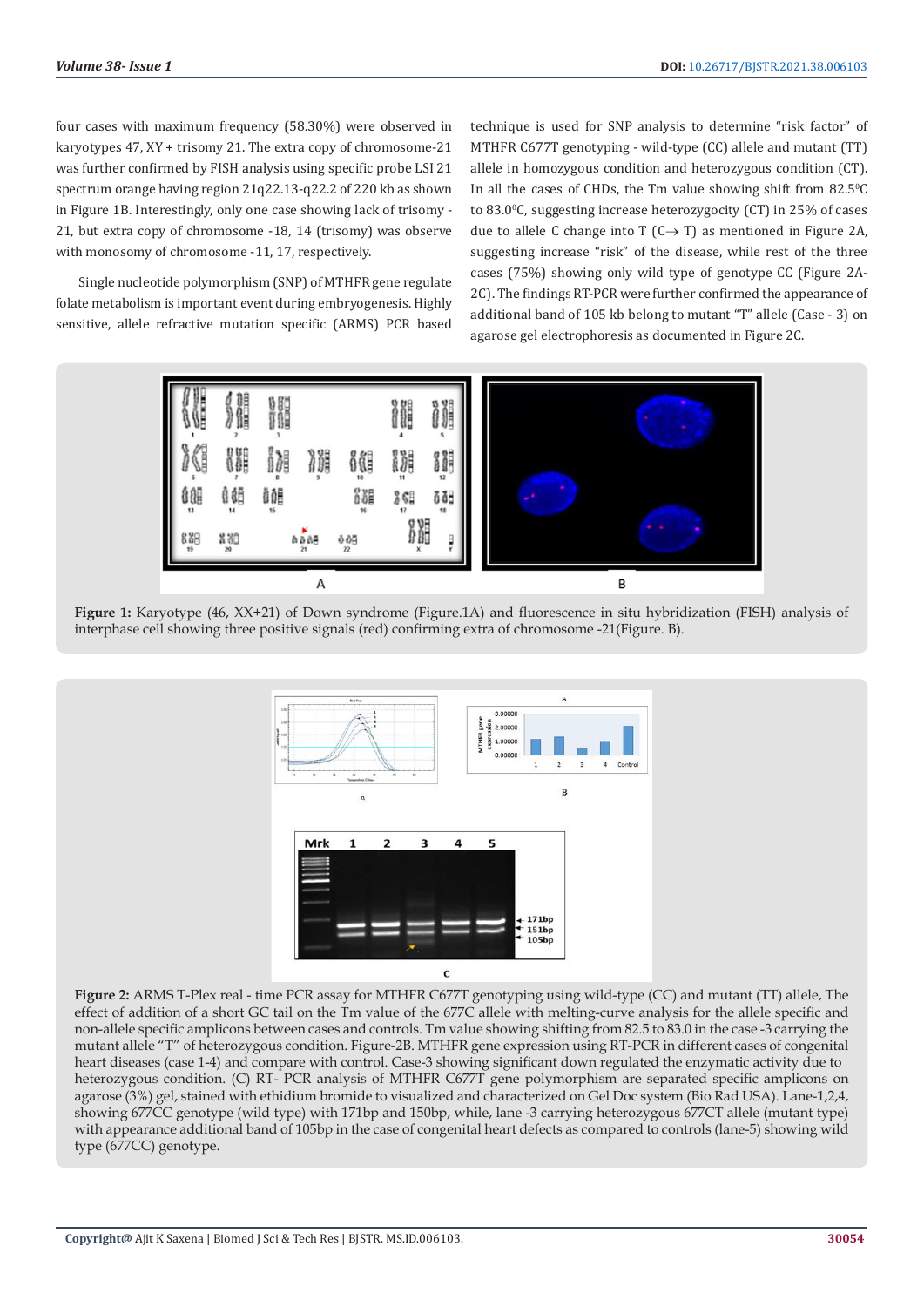#### **Discussion**

The etiopathology of CHDs are complex due to the interactions of genetic and environmental factors [4,22]. It has been identified that  $\sim$ 30% of CHD cases are syndromic involving chromosomal aberrations, while non-syndromic are monogenic and shows variety of genes. Now it is evident form preview of the fact that genetic factors become essential to understand the etiopathology in CHD cases and risk assessment before initiation of clinical management and counselling. However, there is lack of the genetic knowledge of CHDs in Indian population, only few studies have been achieved to study an association of genetic factors in CHDs. Therefore, present study was performed to accumulate the data from different approaches like karyotypic pattern and MTHFR (C677T) gene polymorphism to determine "risk factors" in CHD patients.

Epidemiological studies revel that frequency (%) and types of chromosomal abnormalities varies between USA or Europe, but there is a lack of data in Indian population. Hence, the present study on CHDs becomes relevant to assess the risk using MTHFR C677T gene polymorphism analysis and try to correlate with karyotypic variations with agreement by the authors present study is small, but quite interesting. Previous studies identified chromosomal abnormalities with variation in the frequency from 3-18% in CHDs due to different variables such as clinical characteristics, age and ethnicity [22, 23]. In the present study, numerical variations (trisomy-21) show very high frequency (58.30%) and dominant over all kind of structural and numerical variations, the detail data of cytogenetics is documented in tabular form (table-I). Present findings are the agreement of earlier studies that trisomy-21 and 18 are associated with the cases of CHD [23,24]. Previous stud also reported trisomy-13, however, such chromosomal aberrations failed to observe in the present study may be either due to small sample size or different environmental factors [24].

 In the present study, frequency of structural chromosomes was varying from 8-30% alone over total cytogenetics alterations and more interesting than numerical end point due to the appearance of "Y-ring chromosome and centromeric breakage reporting first time. Author failed to interpret the present findings that there might be involvement of conserve DNA sequences exist at centromeric regions and role of sex-chromosome during pathogenesis of CHD cases. Earlier study shows the deletion of the short arm of chromosome - 6 and 17, while present study also documented chromatid breaks - unstable regions of chromosomes [22-25]. Interestingly, present study shows "novel" structural changes has not been reported earlier with high impact on genomic instability of CHDs genome.

The conversion of folate 5,10-methylenetetrahydrofolate to 5-methyltetrahydrofolate in multistep processes that converts homocysteine to S-adenosyl methionine involving methyl donor for the maintenance of several biological processes. Methionine is incorporated into protein synthesis, growth and metabolism processes. The S-adenosyl methionine serves as a role for clearance of harmful substances, metabolites and waste products more efficiently. Earlier study shows that deficiency in MTHFR activity leads to increase homocysteine and lowering of folate levels in circulation. Homocysteine, is a Sulphur containing amino acid, acts as biomarker of "risk factor" of cardiovascular disease by promoting oxidation of lipids and lipoproteins [26]. Growing number of evidence also suggest that mutations in folate metabolism may also be involved in genetic susceptibility to CHD. In 2001, Junker and colleagues showed that significant association of MTHFR 677TT genotype in the development of CHDs during early pregnancy [8-11, 27]. There is still needed to explore new variants of MTHFR and their association to the "risk factor" during organogenesis in developing countries like India needs to be explored. In the present study, we report for the first time the role of MTHFR C677T polymorphism and codominance of chromosome variations in CHDs cases in the Eastern region of India. Previously, few studies have been reported mutant "T'' allele of MTHFR in CHDs [18,19]. Our results indicate that the frequency of the putative risk allele C677T was 25%, which is similar to meta-analysis study performed by Xuan et al where they identified frequency of 28.99% in Caucasian children and 31.76% in the Caucasian maternal population, although higher frequency (42.28%) has been reported in Asian population [28]. Importantly, studies by Hobbs and co-workers identified Hcy, S-adenosylhomocysteine, and methionine as the most important biomarkers predictive in mothers whose pregnancies were affected by congenital heart defects (224 case subjects) or unaffected by any birth defect (90 control subjects)7. The variations in allele frequency may be either due to different clinical feature or penetrance of mutant allele to the CHDs genome to increase severity of the disease, but simultaneously the epigenetic factors should not be ignored.

#### **Conclusion**

From the present study we are reporting first time the penetrance of MTHFR C677T gene polymorphism as "risk factor" with karyotypic variations in the cases of CHDs. Although, this study is based on small group, but findings are promising with new findings in chromosome aberrations are documented as independent risk factor during embryogenesis, suggesting to increase large samples size for validity of the findings in other groups. However, other than genetic factor influences by consanguinity and environmental factors (socioeconomic) together cause genomic instability resulting abnormal development of foetus such as CHDs.

#### **Acknowledgement**

AKS thankfully acknowledges to the Director, AIIMS Patna also give special thanks to the patients who participates in the study.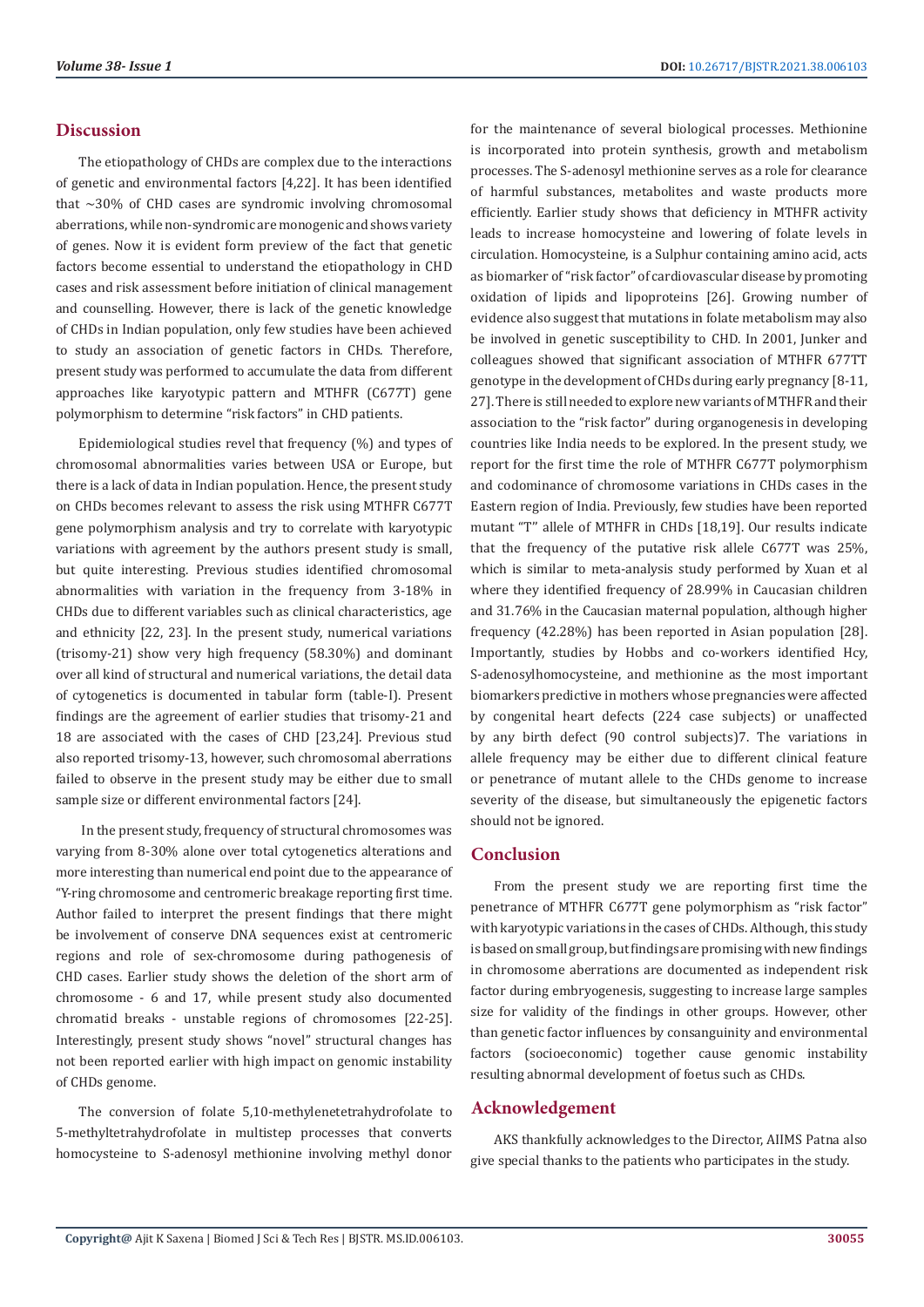# **Conflict of Interest**

All the authors have agreed with the content of the manuscript. There is no conflict of interest between the authors.

#### **Authors Contributions**

AKS and MT are involved for genetics analysis, SK is responsible for clinical diagnosis and management of the patients, while CK help during preparation of the manuscript.

#### **References**

- 1. [Mary Ella Pierpont, Craig T Basson, D Woodrow Benson Jr, Bruce D](https://pubmed.ncbi.nlm.nih.gov/17519398/)  [Gelb, Therese M Giglia, et al. \(2007\) Genetic basis for congenital heart](https://pubmed.ncbi.nlm.nih.gov/17519398/)  [defects: current knowledge: a scientific statement from the American](https://pubmed.ncbi.nlm.nih.gov/17519398/)  [Heart Association Congenital Cardiac Defects Committee, Council](https://pubmed.ncbi.nlm.nih.gov/17519398/)  [on Cardiovascular Disease in the Young: endorsed by the American](https://pubmed.ncbi.nlm.nih.gov/17519398/)  [Academy of Pediatrics. Circulation 115\(23\): 3015-3038.](https://pubmed.ncbi.nlm.nih.gov/17519398/)
- 2. [Richards AA, Garg V \(2010\) Genetics of congenital heart disease. Curr](https://www.ncbi.nlm.nih.gov/pmc/articles/PMC2892081/)  [Cardiol Rev 6\(2\): 91-97.](https://www.ncbi.nlm.nih.gov/pmc/articles/PMC2892081/)
- 3. [Chaix MA, Andelfinger G, Khairy P \(2016\) Genetic testing in congenital](https://www.ncbi.nlm.nih.gov/pmc/articles/PMC4766268/)  [heart disease: A clinical approach. World J Cardiol 8\(2\): 180-191.](https://www.ncbi.nlm.nih.gov/pmc/articles/PMC4766268/)
- 4. [Tian G, Gao H, Hu S, Shu Q \(2018\) Research progress on genetic and](https://pubmed.ncbi.nlm.nih.gov/30226321/)  [epigenetic mechanisms in congenital heart disease. Zhejiang Da Xue Xue](https://pubmed.ncbi.nlm.nih.gov/30226321/)  [Bao Yi Xue Ban 47\(3\): 227-238.](https://pubmed.ncbi.nlm.nih.gov/30226321/)
- 5. [Benhaourech S, Drighil A, Hammiri AE \(2016\) congenital heart disease](https://pubmed.ncbi.nlm.nih.gov/27805241/)  [and Down syndrome: various aspects of a confirmed association.](https://pubmed.ncbi.nlm.nih.gov/27805241/)  [Cardiovasc J Afr 27\(5\): 287-290.](https://pubmed.ncbi.nlm.nih.gov/27805241/)
- 6. [Zhu WL, Li Y, Yan L, Dao J, Li S \(2006\) Maternal and offspring MTHFR](https://pubmed.ncbi.nlm.nih.gov/16373366/)  [gene C677T polymorphism as predictors of congenital atrial septal](https://pubmed.ncbi.nlm.nih.gov/16373366/)  [defect and patent ductus arteriosus. Mol Hum Reprod 12\(1\): 51-54.](https://pubmed.ncbi.nlm.nih.gov/16373366/)
- 7. [Charlotte A Hobbs, Mario A Cleves, Stepan Melnyk, Weizhi Zhao, S](https://pubmed.ncbi.nlm.nih.gov/15640474/)  [Jill James \(2005\) Congenital heart defects and abnormal maternal](https://pubmed.ncbi.nlm.nih.gov/15640474/)  [biomarkers of methionine and homocysteine metabolism. Am J Clin Nutr](https://pubmed.ncbi.nlm.nih.gov/15640474/)  [81\(1\): 147-153.](https://pubmed.ncbi.nlm.nih.gov/15640474/)
- 8. [Chrysovalanto Mamasoula, R Reid Prentice, Tomasz Pierscionek, Faith](https://www.ncbi.nlm.nih.gov/pmc/articles/PMC3855044/)  [Pangilinan, James L Mills, et al. \(2013\) Association between C677T](https://www.ncbi.nlm.nih.gov/pmc/articles/PMC3855044/)  [polymorphism of methylene tetrahydrofolate reductase and congenital](https://www.ncbi.nlm.nih.gov/pmc/articles/PMC3855044/)  [heart disease: meta-analysis of 7697 cases and 13,125 controls. Circ](https://www.ncbi.nlm.nih.gov/pmc/articles/PMC3855044/)  [Cardiovasc Genet 6\(4\): 347-353.](https://www.ncbi.nlm.nih.gov/pmc/articles/PMC3855044/)
- 9. [Wang W, Wang Y, Gong F, Zhu W, Fu S \(2013\) MTHFR C677T](https://pubmed.ncbi.nlm.nih.gov/23536781/)  [polymorphism and risk of congenital heart defects: evidence from 29](https://pubmed.ncbi.nlm.nih.gov/23536781/)  [case-control and TDT studies. PLoS One 8\(3\): e58041.](https://pubmed.ncbi.nlm.nih.gov/23536781/)
- 10. [Martí-Carvajal AJ, Solà I, Lathyris D, Dayer M \(2017\) Homocysteine](https://pubmed.ncbi.nlm.nih.gov/28816346/)[lowering interventions for preventing cardiovascular events. Cochrane](https://pubmed.ncbi.nlm.nih.gov/28816346/)  [Database Syst Rev 8\(8\): CD006612.](https://pubmed.ncbi.nlm.nih.gov/28816346/)
- 11. [Zhang R,Huo C, Wang X,Dang B, Mu Y, et al. \(2018\) Two Common MTHFR](https://www.karger.com/Article/Fulltext/488267)  [Gene Polymorphisms \(C677T and A1298C\) and Fetal Congenital Heart](https://www.karger.com/Article/Fulltext/488267)  [Disease Risk: An Updated Meta-Analysis with Trial Sequential Analysis.](https://www.karger.com/Article/Fulltext/488267)  [Cell Physiol Biochem 45\(6\): 2483-2496.](https://www.karger.com/Article/Fulltext/488267)
- 12. [Saxena Ajit K \(2011\) MTHFR C677T gene mutation associated with](https://bioinfopublication.org/pages/article.php?id=BIA0000205)  [severe risk for mental retardation in children. Int J of Genetics 3\(2\): 47-](https://bioinfopublication.org/pages/article.php?id=BIA0000205) [49.](https://bioinfopublication.org/pages/article.php?id=BIA0000205)
- 13. [Gupta G, Gupta J, Pandey S, Pandey LK, Saxena Ajit K \(2011\) Role of Cell](https://www.researchgate.net/publication/272861929_ROLE_OF_CELL_FREE_FETAL_DNA_IN_MATERNAL_BLOOD_-_A_PROSPECTIVE_ROLE_OF_CBS_AND_MTHFR_GENE_AS_ANTENATAL_GENETIC_MARKER_IN_PREECLAMPSIA_PATIENTS)  [free fetal DNA in maternal blood - a prospective role of CβS & MTHFR](https://www.researchgate.net/publication/272861929_ROLE_OF_CELL_FREE_FETAL_DNA_IN_MATERNAL_BLOOD_-_A_PROSPECTIVE_ROLE_OF_CBS_AND_MTHFR_GENE_AS_ANTENATAL_GENETIC_MARKER_IN_PREECLAMPSIA_PATIENTS)  [gene as antenatal genetic marker in pre-eclampsia patients. Int. J. of](https://www.researchgate.net/publication/272861929_ROLE_OF_CELL_FREE_FETAL_DNA_IN_MATERNAL_BLOOD_-_A_PROSPECTIVE_ROLE_OF_CBS_AND_MTHFR_GENE_AS_ANTENATAL_GENETIC_MARKER_IN_PREECLAMPSIA_PATIENTS)  [Genet 3\(2\): 62-65.](https://www.researchgate.net/publication/272861929_ROLE_OF_CELL_FREE_FETAL_DNA_IN_MATERNAL_BLOOD_-_A_PROSPECTIVE_ROLE_OF_CBS_AND_MTHFR_GENE_AS_ANTENATAL_GENETIC_MARKER_IN_PREECLAMPSIA_PATIENTS)
- 14. [Saxena Ajit K, Pandey S, Pandey LK \(2012\) Evaluation of](https://academicjournals.org/journal/JMGG/article-full-text-pdf/4D998F69006) [Methylenetetrahydrofolate reductase C677T gene polymorphism](https://academicjournals.org/journal/JMGG/article-full-text-pdf/4D998F69006) [associated risk factor in the patients of recurrent pregnancy loss. J. Med.](https://academicjournals.org/journal/JMGG/article-full-text-pdf/4D998F69006) [Genet. Genomics 4\(2\): 25-28.](https://academicjournals.org/journal/JMGG/article-full-text-pdf/4D998F69006)
- 15. Singh A, Pandey S, Pandey LK, Saxena Ajit K (2015) In Human allele specific variation of MTHFR C677T and A1298C associate risk factor for the Development of Ovarian Cancer. J. Exp. Therap. Oncol 11(I): 67-70.
- 16. [Saxena Ajit K, Tiwari M, Kumar V, Singh CK \(2020\) MTHFR New](https://www.researchgate.net/publication/349040261_Journal_of_Integrative_Oncology_MTHFR_New_Gene_Variants_Increase_Risk_Factor_in_Wilms) [Gene Variants Increase Risk Factor in Wilms' tumor and Prediction](https://www.researchgate.net/publication/349040261_Journal_of_Integrative_Oncology_MTHFR_New_Gene_Variants_Increase_Risk_Factor_in_Wilms) [of 3D Structure Modulates Functional Activity During Drug-Protein](https://www.researchgate.net/publication/349040261_Journal_of_Integrative_Oncology_MTHFR_New_Gene_Variants_Increase_Risk_Factor_in_Wilms) [Interaction. J of Integrative Oncol 10: 1.](https://www.researchgate.net/publication/349040261_Journal_of_Integrative_Oncology_MTHFR_New_Gene_Variants_Increase_Risk_Factor_in_Wilms)
- 17. [Saxena Ajit K, Agarwal M, Kumar A, Singh CK \(2021\) Genetic](https://www.journalijdr.com/genetic-heterogenecity-mthfr-c677t-allele-modulate-hormonal-dysfunction-associated-risk-factors) [heterogenecity of MTHFR C677T allele modulate hormonal dysfunction](https://www.journalijdr.com/genetic-heterogenecity-mthfr-c677t-allele-modulate-hormonal-dysfunction-associated-risk-factors) [associated risk factors in the cases of male infertility. Int J Dev Res 12:](https://www.journalijdr.com/genetic-heterogenecity-mthfr-c677t-allele-modulate-hormonal-dysfunction-associated-risk-factors) [1-6.](https://www.journalijdr.com/genetic-heterogenecity-mthfr-c677t-allele-modulate-hormonal-dysfunction-associated-risk-factors)
- 18. [Mukherjee M, Joshi S, Bagadi S, Dalvi M, Rao A, et al. \(2002\) A low](https://pubmed.ncbi.nlm.nih.gov/11940092/) [prevalence of the C677T mutation in the methylenetetrahydrofolate](https://pubmed.ncbi.nlm.nih.gov/11940092/) [reductase gene in Asian Indians. Clin Genet 61\(2\): 155-159.](https://pubmed.ncbi.nlm.nih.gov/11940092/)
- 19. [Vasisht S, Gulati R, Narang R, N Srivastava,Lalit Mohan Srivastava, et al.](https://www.researchgate.net/publication/232721747_Polymorphism_C677T_in_the_510-Methylenetetrahydrofolate_reductase_MTHFR_gene_A_preliminary_study_on_north_Indian_men) [\(2002\) Polymorphism \(C677T\) in the 5,10-methylenetetrahydrofolate](https://www.researchgate.net/publication/232721747_Polymorphism_C677T_in_the_510-Methylenetetrahydrofolate_reductase_MTHFR_gene_A_preliminary_study_on_north_Indian_men) [reductase \(MTHFR\) gene: A preliminary study on north Indian men.](https://www.researchgate.net/publication/232721747_Polymorphism_C677T_in_the_510-Methylenetetrahydrofolate_reductase_MTHFR_gene_A_preliminary_study_on_north_Indian_men) [Indian J Clin Biochem 17\(1\): 99-107.](https://www.researchgate.net/publication/232721747_Polymorphism_C677T_in_the_510-Methylenetetrahydrofolate_reductase_MTHFR_gene_A_preliminary_study_on_north_Indian_men)
- 20. Shaffer, Lisa G, Schmid M, McGowan-Jordan (2016) Iscn: An International System for Human Cytogenomic Nomenclature (2016). Basel: Karger.
- 21. Saxena Ajit K, Gupta RK, Kumar M (2016) ARMS-PCR based SNP analysis of MTHFR C677T allele using Syber green in pancreatic tumor. British Journal of Medicine and Medical Research 11(12): 1-6.
- 22. [Robert J Hartman, Sonja A Rasmussen, Lorenzo D Botto, Tiffany](https://pubmed.ncbi.nlm.nih.gov/21728077/) [Riehle-Colarusso, Christa L Martin, et al. \(2011\) The contribution of](https://pubmed.ncbi.nlm.nih.gov/21728077/) [chromosomal abnormalities to congenital heart defects: a population](https://pubmed.ncbi.nlm.nih.gov/21728077/)[based study. Pediatr Cardiol 32\(8\): 1147-1157.](https://pubmed.ncbi.nlm.nih.gov/21728077/)
- 23. [Patrícia Trevisan,1 Tatiana Diehl Zen, Rafael Fabiano Machado](https://www.ncbi.nlm.nih.gov/pmc/articles/PMC4106807/) [Rosa,Juliane Nascimento da Silva,Dayane Bohn Koshiyama, et al. \(2013\)](https://www.ncbi.nlm.nih.gov/pmc/articles/PMC4106807/) [Chromosomal abnormalities in patients with congenital heart disease.](https://www.ncbi.nlm.nih.gov/pmc/articles/PMC4106807/) [Arq Bras Cardiol 101\(6\): 495-501.](https://www.ncbi.nlm.nih.gov/pmc/articles/PMC4106807/)
- 24. [C Ferencz, C A Neill, J A Boughman, J D Rubin, J I Brenner, L W Perry](https://pubmed.ncbi.nlm.nih.gov/2521249/) [\(1989\) Congenital cardiovascular malformations associated with](https://pubmed.ncbi.nlm.nih.gov/2521249/) [chromosome abnormalities: an epidemiologic study. J Pediatr 114\(1\):](https://pubmed.ncbi.nlm.nih.gov/2521249/) [79-86.](https://pubmed.ncbi.nlm.nih.gov/2521249/)
- 25. [Paskulin GA, Zen PR, Rosa RF, Manique RC, Cotter PD \(2007\) Report of a](https://pubmed.ncbi.nlm.nih.gov/17506105/) [child with a complete de novo 17p duplication localized to the terminal](https://pubmed.ncbi.nlm.nih.gov/17506105/) [region of the long arm of chromosome 17. Am J Med Genet A 143A \(12\):](https://pubmed.ncbi.nlm.nih.gov/17506105/) [1366-1370.](https://pubmed.ncbi.nlm.nih.gov/17506105/)
- 26. [P Frosst, H J Blom, R Milos, P Goyette, C A Sheppard, et al. \(1995\) A](https://pubmed.ncbi.nlm.nih.gov/7647779/) [candidate genetic risk factor for vascular disease: a common mutation](https://pubmed.ncbi.nlm.nih.gov/7647779/) [in methylenetetrahydrofolate reductase. Nat Genet 10\(1\): 111-113.](https://pubmed.ncbi.nlm.nih.gov/7647779/)
- 27. [R Junker, S Kotthoff, H Vielhaber, S Halimeh, A Kosch, et al. \(2001\) Infant](https://pubmed.ncbi.nlm.nih.gov/11470464/) [methylenetetrahydrofolate reductase 677TT genotype is a risk factor for](https://pubmed.ncbi.nlm.nih.gov/11470464/) [congenital heart disease. Cardiovasc Res 51\(2\): 251-254.](https://pubmed.ncbi.nlm.nih.gov/11470464/)
- 28. [Chao Xuan, Hui Li, Jin-Xia Zhao, Hong-Wei Wang, Yi Wang, et al. \(2014\)](https://pubmed.ncbi.nlm.nih.gov/25472587/) [Association between MTHFR polymorphisms and congenital heart](https://pubmed.ncbi.nlm.nih.gov/25472587/) [disease: a meta-analysis based on 9,329 cases and 15,076 controls. Sci](https://pubmed.ncbi.nlm.nih.gov/25472587/) [Rep 4: 7311.](https://pubmed.ncbi.nlm.nih.gov/25472587/)